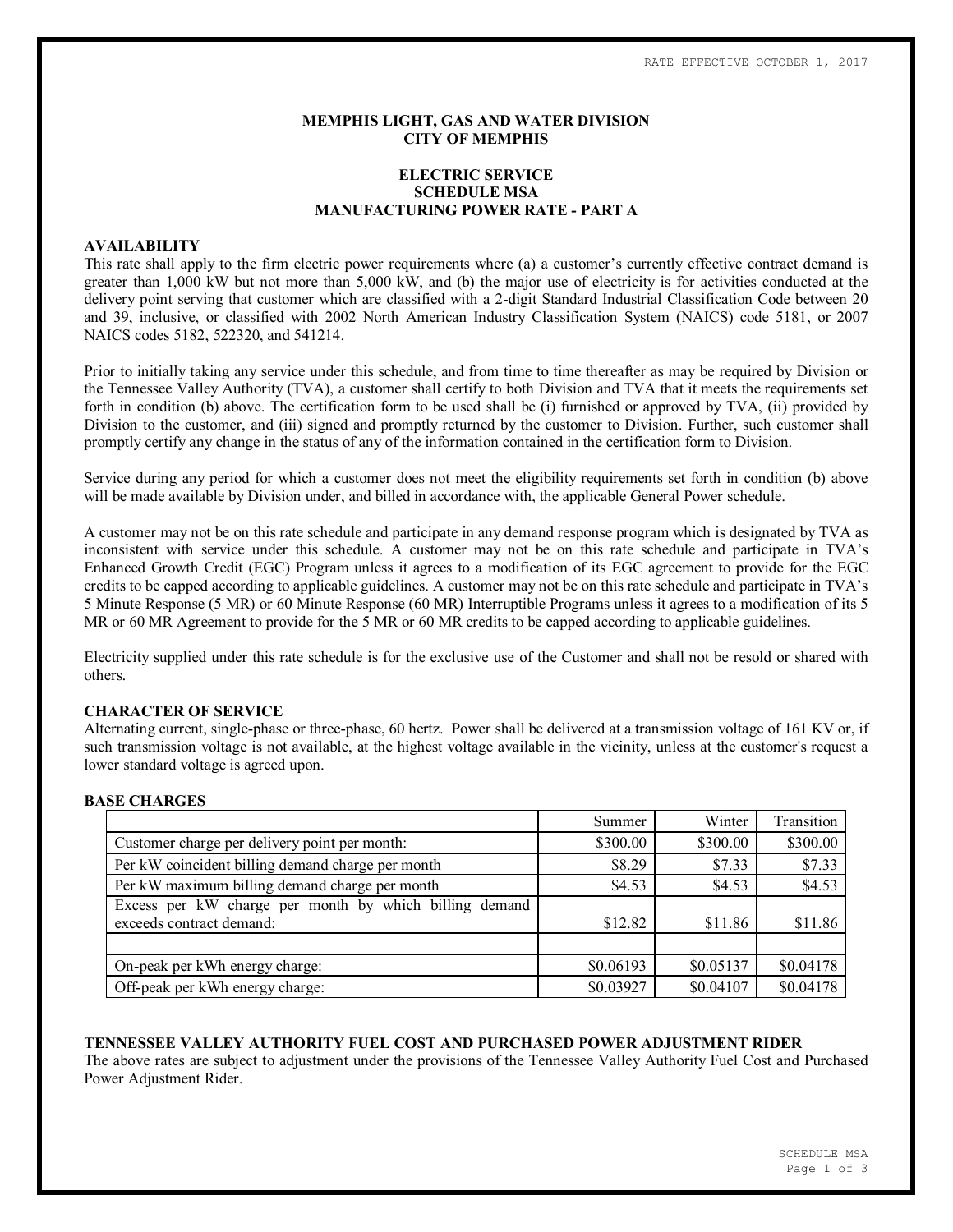## **ADJUSTMENT**

The base demand and energy charges shall be increased or decreased in accordance with the current Adjustment Addendum published by TVA. (In addition, such charges shall be increased or decreased to correspond to increases or decreases determined by TVA in the value of the hydro generation benefit allocated to residential customers.)

### **DETERMINATION OF SEASONAL PERIODS**

Summer Period shall mean the June, July, August, and September billing months. Winter Period shall mean the December, January, February, and March billing months. Transition Period shall mean the April, May, October, and November billing months.

# **DETERMINATION OF ONPEAK AND OFFPEAK HOURS**

Except for Saturdays and Sundays and the weekdays that are observed as Federal holidays for New Year's Day, Memorial Day, Independence Day, Labor Day, Thanksgiving Day, and Christmas Day, on-peak hours for each day shall be from 1 p.m. to 7 p.m. from April through October and from 4 a.m. to 10 a.m. during all remaining months. All other hours of each day that are not otherwise defined as on-peak hours and all hours of such excepted days shall be off-peak hours. Such times shall be Central Standard Time or Central Daylight Time, whichever is then in effect. Said on-peak and off-peak hours are subject to change by TVA. In the event TVA determines that such changed on-peak and off-peak hours are appropriate, it shall so notify Division at least 12 months prior to the effective date of such changed hours, and Division shall promptly notify customer.

# **Determination of Coincident and Maximum Billing Demands and Energy Amounts**

For purposes of applying the TOU Amounts of the base energy charges, the on-peak and off-peak kWh for any month shall be the energy amounts taken during the respective hours of the month designated under this rate schedule as on-peak and offpeak hours.

Division shall meter the coincident and maximum demands in kW of all customers taking service under this rate schedule. The coincident and maximum billing demand for any month shall be determined separately in accordance with this section.

The coincident billing demand for any month shall occur during the 60-consecutive-minute period (beginning on a clock hour) used by TVA to determine Division's Standard Service Billing Demand on its wholesale power invoice for that month. The coincident billing demand shall be the highest average during a 30-consecutive-minute period of the load metered in kW, and, except as provided below in this section, such amount shall be used as the coincident billing demand.

The maximum billing demand for any month shall be the highest average during any 30-consecutive-minute period of the month of the load metered in kW and, except as provided below in this section, such amount shall be used as the maximum billing demand.

The coincident billing demand for any month shall in no case be less than 30 percent of the higher of the currently effective contract demand or the highest coincident billing demand established during the preceding 12 months. The maximum billing demand for any month shall in no case be less than 30 percent of the higher of the currently effective contract demand or the highest maximum billing demand established during the preceding 12 months.

# **REACTIVE DEMAND CHARGES**

If the reactive demand (in kVAR) is lagging during the 30-consecutive-minute period beginning or ending on a clock hour of the month in which the customer's highest metered demand occurs, there shall be added to the customer's bill a reactive charge of \$1.45 per kVAR of the amount, if any, by which the reactive demand exceeds 33 percent of such metered demand. If the reactive demand (in kVAR) is leading during the 30 consecutive minute period beginning or ending on a clock hour of the month in which the customer's lowest metered demand (excluding any metered demands which are less than 25 percent of the highest metered demand) occurs, there shall be added to the customer's bill a reactive charge of \$1.14 per kVAR of the amount of reactive demand. Such charges shall be in addition to all other charges under this rate schedule, including minimum bill charges.

## **MINIMUM MONTHLY BILL**

The monthly bill under this rate schedule, excluding any reactive charges, shall not be less than the sum of (1) the base customer charge, (2) the portion of the base demand charge, as adjusted, (but excluding the additional portion thereof applicable to excess of billing demand over contract demand) applicable to coincident billing demand applied to the